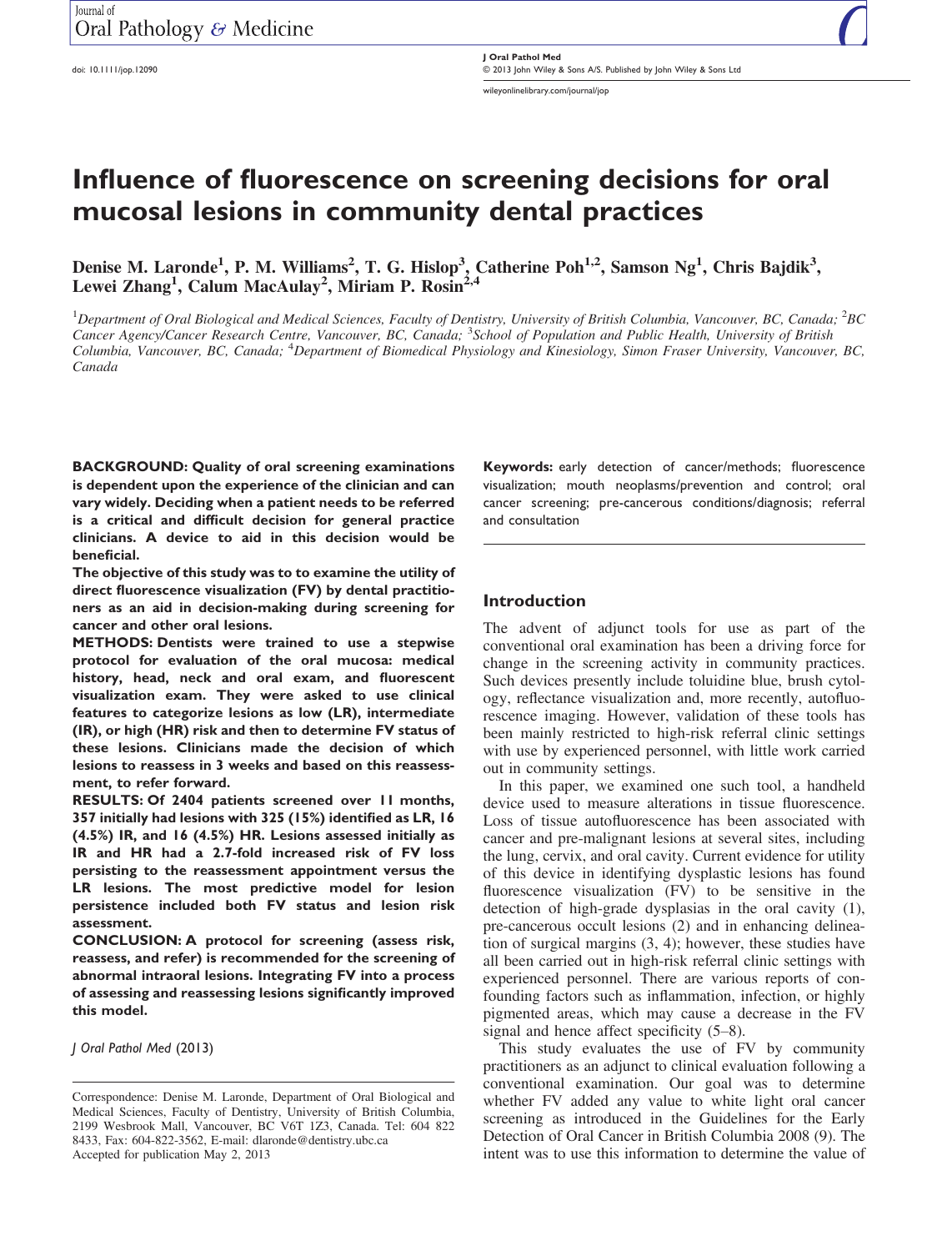this new technology in community dental practices and if suitable to develop a framework for knowledge translation and to test the hypothesis that FV is useful in facilitating the clinical decision to refer forward suspect lesions.

# Materials and methods

## Study participants

This study was approved by the British Columbia Cancer Agency and the Simon Fraser University Research Ethics Board. Dental practitioners participating in this study were recruited using a notice in a Greater Vancouver dental association publication that described the study and requested volunteers. Each of these practices was contacted by telephone (DML) and was given a more in-depth description of the project and its timelines. A total of 18 dentists participated from 15 offices (two offices had two dentists participating), with each dentist signing informed consent.

# Data collection

The study included a 1-day workshop to orient dental participants to the study protocols and subsequent follow-up of screening activities in each dental office, with facilitation and referral to dysplasia clinics for patients requiring further assessment.

# Description of workshop

The workshop was comprised of three parts. Firstly, before the start of the workshop, two short self-administered questionnaires, adapted from Yellowitz et al. (10) and Horowitz et al. (11), were completed to assess knowledge of oral cancer risk factors and to collect personal demographics on the participating dentists and information on their current screening activities. These findings will be reported elsewhere.

Secondly, a presentation was given, including a short review of oral cancer statistics, etiological factors, clinical risk factors, and oral histopathology. An introduction to fluorescence visualization (FV), as an adjunctive device for lesion examination (1, 2), was also given followed by a presentation of the step-by-step protocol for clinical assessment of patients, including extraoral and intraoral examination as described in Williams and co-workers (12). Finally, the referral pathway for suspicious lesions and follow-up procedures was described.

Thirdly, the workshop concluded with a hands-on clinical session where each participant observed and performed an oral cancer screening examination of patients with active disease under both white light and FV conditions.

## Assessment of oral cancer screening activities during follow-up of dental practices

After completion of the workshop, participants were asked to screen all patients over age 21 for the period from November 2007 to September 2008. Each practice was loaned a VELScope for the duration of the study (LED Dental, Inc., Burnaby, BC, Canada). The study community facilitator (DML) then contacted each dental practice monthly for data acquisition and to address any questions on the study protocol. Participating offices were contacted regularly via email for the duration of the study. Each patient screened was given a unique identifier which was also used at the follow-up clinic and on further diagnostic reports, if required.

The dental offices were asked to complete the screening at each new patient or recall examination. The protocol included the following:

Step 1. Patient History: This step involved recording the patient's age, gender, personal and family history of oral cancer, tobacco use, and alcohol consumption. The study questionnaire was developed as an adjunct to the dental offices' own medical history with the intent to minimize overlap and time spent by the clinician.

Step 2. Visual Screening Examination: This step involved both an extraoral and intraoral examination. The extraoral examination included inspection and palpation of the head and neck region, focusing on asymmetry, and swelling or tenderness. Participants were asked to refer to a medical doctor any patient with fixed, firm, or unexplained lymph nodes or asymmetries. An intraoral exam under incandescent (white light) conditions was then undertaken. If an anomaly was present, the site, color, texture, and appearance of the lesion were documented by checking off the appropriate boxes on a screening form and drawing the anomaly's location on an oral cavity diagram (Fig. 1). Benign common mucosal changes not to be recorded included amalgam tattoos, Fordyce's granules, vascularities, and pigmentation due to skin color.

Step 3. Lesion Assessment: This step involved assessing the risk of an anomaly. Low-risk lesions (LR) included obvious trauma, aphthous lesions, melanotic macules, candidiasis (including median rhomboid glossitis), and geographic tongue. Anomalies without apparent cause, non-healing ulcers, red or white patches, and lichenoid lesions were considered high-risk lesions (HR). Lichenoid lesions were later reclassified as intermediate-risk lesions (IR) because lichenoid lesions have a variation in clinical presentation from faint white striae to red and erosive and some may have increased cancer risk. Lesions in this latter group require further follow-up for clinical management.

Step 4. Direct FV: The FV component was the final step in the oral screening protocol. The FV examination followed the same methodical examination of all oral mucosa tissue as the conventional exam; however, it was performed under reduced room lighting whenever possible and with a handheld autofluorescence imaging device, marketed as the Velscope<sup>TM</sup> (LED Dental, Inc.). This device uses a blue/ violet light (400–460 nm wavelength) to illuminate oral tissue, with long-pass and notch filters to allow clinicians to directly view fluorescence (1, 13). Lesions that retained the normal green autofluorescence under FV were classified as FV negative  $(FV-)$ ; those that showed a reduction in the normal pale green, appearing as dark patches, were classified as FV positive (FV+). Where the clinician was unsure of FV loss, these lesions were classified as FV equivocal (FVE).

Participating clinicians were further asked to document sites which appeared clinically normal but had a loss of FV  $(FV+)$ .

2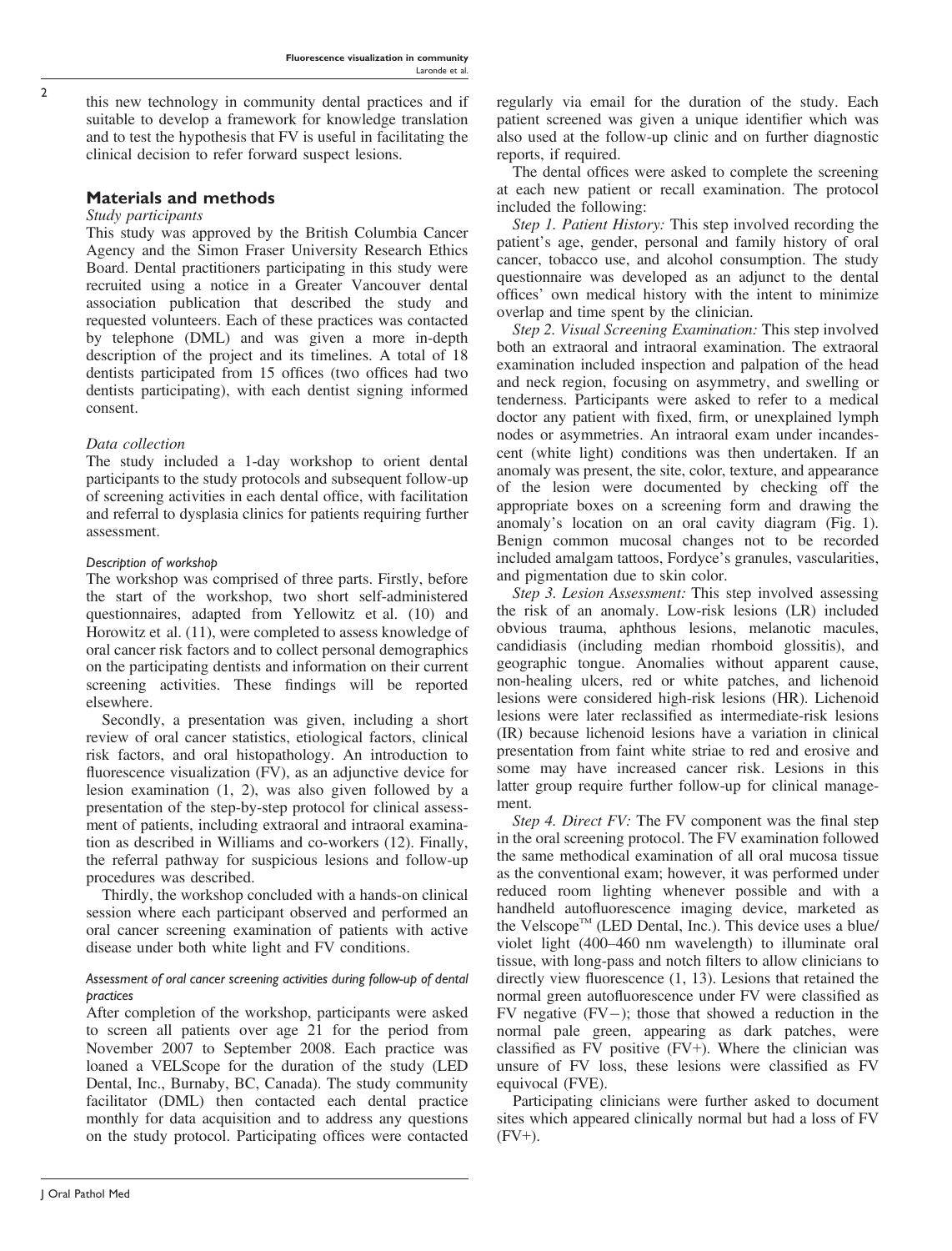Fluorescence visualization in community Laronde et al.



Figure 1 Map of the oral cavity.

#### Lesion follow-up

Patients with low-risk (LR) lesions without an obvious cause or with intermediate-risk (IR) and high-risk (HR) lesions were asked to return for reassessment in 3 weeks. If the lesion was still present after 3 weeks, the dental practice was requested to notify the study's community facilitator (DML) who reassessed the patient's lesion, both clinically and with FV, at the dental office. The community facilitator then referred any suspicious lesions to an oral medicine disease (OMD) clinic. In some cases, the dental offices directly referred patients to the OMD clinic. Oral medicine specialists at the OMD clinic determined if a biopsy or further follow-up was warranted.

#### Statistical analysis

Descriptive statistical analysis was used to describe data on knowledge and baseline screening behavior of participating dentists collected at the initial workshop and on the patient screening forms. These latter forms were imaged and then uploaded directly into a Microsoft Excel study database using Teleform (version 10.1; Vista, CA). Chi-squared tests were used to compare demographic and risk-habit variables (Table 1), logistic regression models were used for Tables 2, 3, and 4, and the 'Akaike Information Criteria (AIC)' was also used in Tables 4 and 5. Data analysis was performed with SPSS software, version 16.0 for Windows, 2007 (SPSS Inc., Chicago, IL).

## **Results**

A total of 2404 patients received a white light and FV screening examination and 357 patients with lesions (15% of patients) were identified. Of these lesions, 192 were FV+  $(54\%)$ , 26 FVE  $(7\%)$ , and 139 FV -  $(39\%)$ .

#### Demographic and risk habits

Table 1 displays the demographic and risk-habit behavior of study patients, comparing patients with lesions to those without a lesion. Lesions were significantly more likely to be found in patients who were older (40 years and older), smoked, consumed alcohol, and attended dental practices with larger clinic volumes.

Table 1 Demographic information and risk-habit behaviors associated with an oral lesion of 2404 patients

|                                            | <i>Lesion</i> $(\%)$ | <i>No lesion</i> $(\%)$                                            | $P-value$ |
|--------------------------------------------|----------------------|--------------------------------------------------------------------|-----------|
| Gender $(N = 2390)$                        |                      |                                                                    |           |
| Male                                       | 165(46)              | 857 (42)                                                           | 0.164     |
| Female                                     | 192 (54)             | 1176 (58)                                                          |           |
| Age at screening (years) $(N = 2301)$      |                      |                                                                    |           |
| $<$ 40                                     | 58 (17)              | 458 (23)                                                           | 0.006     |
| >40                                        | 288 (83)             | 1497 (77)                                                          |           |
| Family history of oral cancer $(N = 2342)$ |                      |                                                                    |           |
| Yes                                        | 15(4)                | 45(2)                                                              | 0.040     |
| No.                                        | 332 (96)             | 1950 (98)                                                          |           |
| History of smoking $(N = 2343)$            |                      |                                                                    |           |
| Ever smoker <sup>a</sup>                   | 166 (47)             | 764 (38)                                                           | 0.002     |
| Never smoker                               | 186 (53)             | 1227(62)                                                           |           |
| History of chewing tobacco ( $N = 1824$ )  |                      |                                                                    |           |
| Yes                                        | 9(3)                 | 32(2)                                                              | 0.277     |
| N <sub>0</sub>                             | 278 (97)             | 1505 (98)                                                          |           |
| Ever drinker $(N = 2352)$                  |                      |                                                                    |           |
| Ever drinker <sup>b</sup>                  | 234 (67)             | 1138 (57)                                                          | < 0.001   |
| Never drinker                              | 115(33)              | 865(43)                                                            |           |
|                                            |                      | Clinic volume (no. of patients screened per clinic) ( $N = 2404$ ) |           |
| $\leq 200$                                 | 130 (36)             | 924 (45)                                                           | 0.002     |
| >200                                       | 227(64)              | 1123 (55)                                                          |           |

<sup>a</sup> Ever smoker – smoked more than 100 cigarettes and longer than 1 year. <sup>b</sup>Ever drinker –drinks 2 or more alcohol drinks per week.

Of the 357 patients with a lesion, age, gender, tobacco consumption (either smoking or chewing), alcohol consumption, lesion appearance, and risk of site were not associated with FV+ status (Table 2). Only the presence of color and texture were associated with FV+ status. Red, or mixed red and white lesions had a 5.6-fold (95% CI: 3.5– 10.4) increased risk of being FV+. Lesions that were brown, black, or purple (common confounders such as amalgam tattoos, melanotic macules, nevi, and vascularities) had a 2.8-fold (95% CI: 1.2–6.7) increased risk of being FV+. Many of these benign conditions are dark and hence will provide a positive FV result. This emphasizes the importance of training in the use of FV and awareness of possible confounders. Lesions with a rough  $[RR = 0.5 (95\% \text{ CI}]$ : 0.2–0.9)] or 'other'  $[RR = 0.3 (95\% \text{ CI: } 0.1{\text{-}}0.8)]$  texture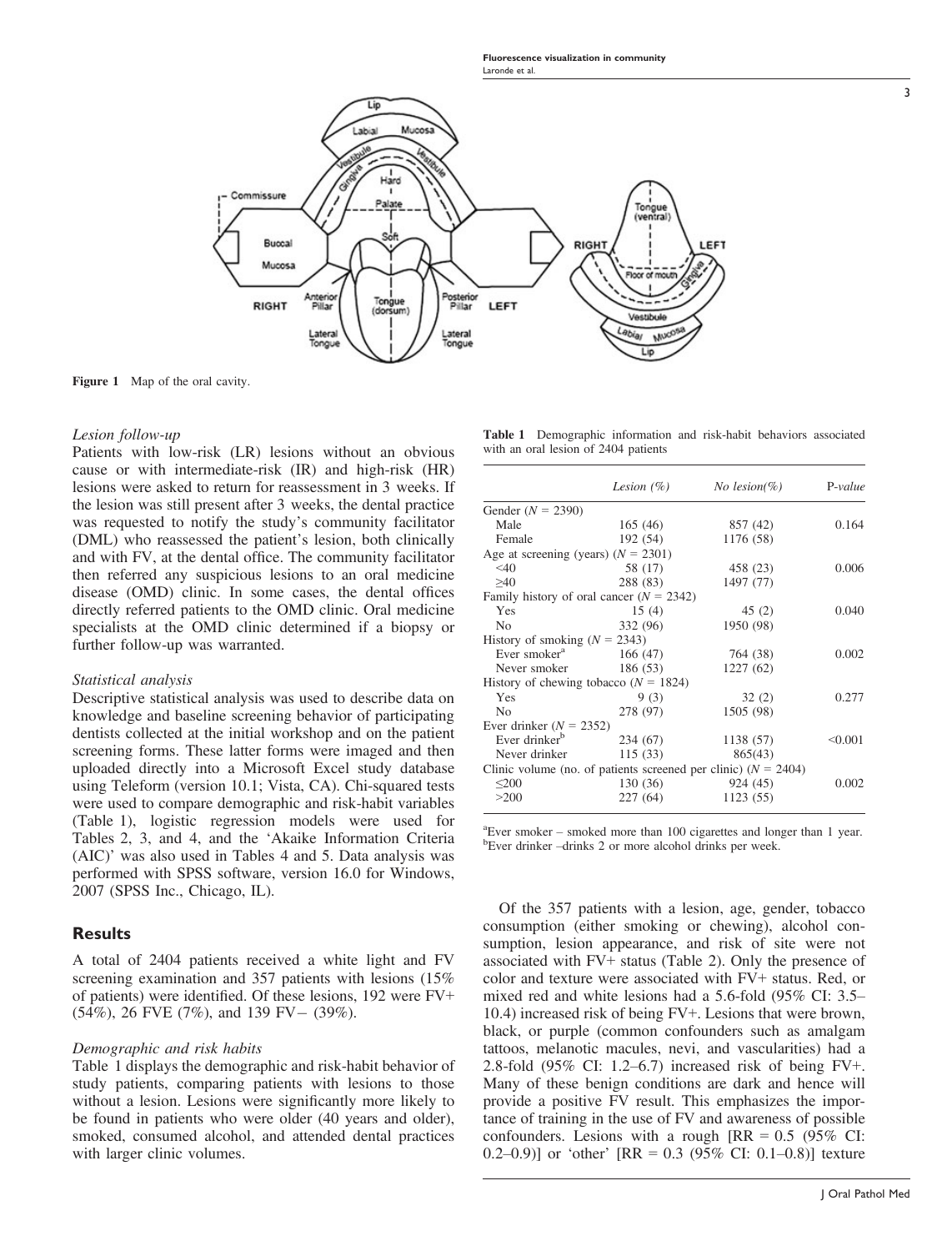4

Table 2 Demographic and clinical factors associated with FV+ status in 357 patients with an oral lesion

|                                                                    | $FV+(%)$ | $FV-$ and<br>$FVE$ (%) | $RR$ of a $FV^+$<br>$lesion (95\%CI)$ |
|--------------------------------------------------------------------|----------|------------------------|---------------------------------------|
| Gender ( $N = 357$ )                                               |          |                        |                                       |
| Female                                                             | 106(55)  | 86 (52)                | 1                                     |
| Male                                                               | 86 (45)  | 79 (48)                | $0.883(0.582 - 1.341)$                |
| Age at screening (years) $(N = 346)$                               |          |                        |                                       |
| $<$ 40                                                             | 28(15)   | 30(19)                 | 1                                     |
| >40                                                                | 158 (85) | 130 (81)               | $1.302(0.740 - 2.291)$                |
| Family history of oral cancer ( $N = 347$ )                        |          |                        |                                       |
| N <sub>0</sub>                                                     | 174 (94) | 158 (98)               | 1                                     |
| Yes                                                                | 11(6)    | 4(3)                   | 2.497 (0.779-8.001)                   |
| History of smoking $(N = 352)$                                     |          |                        |                                       |
| Never smoker                                                       | 95 (50)  | 91 (57)                | 1                                     |
| Ever smoker <sup>a</sup>                                           | 96 (50)  | 70(44)                 | $1.314(0.862 - 2.002)$                |
| History of chewing tobacco ( $N = 287$ )                           |          |                        |                                       |
| No                                                                 | 152 (97) | 126 (97)               | 1                                     |
| Yes                                                                | 5(3)     | 4(3)                   | $1.036(0.272 - 3.941)$                |
| History of drinking alcohol ( $N = 349$ )                          |          |                        |                                       |
| Never drinker                                                      | 54 (28)  | 61 (38)                | 1                                     |
| Ever drinker <sup>b</sup>                                          | 134 (71) | 100(62)                | $1.514(0.967 - 2.371)$                |
| Visible clinical lesion ( $N = 353$ )                              |          |                        |                                       |
| No                                                                 | 25(13)   | 32 (20)                | 1                                     |
| Yes                                                                | 166 (87) | 130 (80)               | 1.634 (0.923-2.894)                   |
| High-risk site $(N = 308)$                                         |          |                        |                                       |
| Low-risk site                                                      | 114 (63) | 89 (70)                | 1                                     |
| High-risk site <sup>c</sup>                                        | 66 (37)  | 39 (31)                | $1.321(0.815 - 2.142)$                |
| Appearance $(N = 229)$                                             |          |                        |                                       |
| Homogeneous                                                        | 102(75)  | 70 (76)                | 1                                     |
| Non-homogeneous                                                    | 35(26)   | 22(24)                 | $1.092(0.591 - 2.017)$                |
| Color $(N = 271)$ $(P < 0.001)$                                    |          |                        |                                       |
| White                                                              | 20(13)   | 50(43)                 | 1                                     |
| Red or red and white                                               | 117 (76) | 52(44)                 | 5.625 (3.048-10.382)                  |
| Other                                                              | 17(11)   | 15(13)                 | $2.833(1.191 - 6.740)$                |
| Texture $(N = 257)$ $(P = 0.021)$                                  |          |                        |                                       |
| Smooth                                                             | 93 (65)  | 52 (46)                | 1                                     |
| Rough                                                              | 25(17)   | 30(27)                 | $0.466(0.248 - 0.875)$                |
| Ulcer                                                              | 17(12)   | 16(14)                 | $0.594(0.277 - 1.273)$                |
| Other                                                              | 9(6)     | 15(13)                 | $0.335(0.137-0.820)$                  |
| Lesion risk $(N = 357)$                                            |          |                        |                                       |
| Low risk <sup>d</sup>                                              | 175 (91) | 150 (91)               | 1                                     |
| Intermediate and                                                   | 17(9)    | 15(9)                  | $0.971(0.469 - 2.011)$                |
| high risk                                                          |          |                        |                                       |
| Clinic volume (number of patients screened per office) $(N = 357)$ |          |                        |                                       |
| $\leq 200$                                                         | 67(35)   | 63 (38)                | 1                                     |
| >200                                                               |          | $125(65)$ 102(62)      | $1.079(0.858 - 1.355)$                |

<sup>a</sup> Ever smoker – smoked more than 100 cigarettes and longer than 1 year.  $b$ Ever drinker – drinks 2 or more alcohol drinks per week.

 $\mathrm{High\text{-}risk}$  site – floor of mouth, ventral or lateral tongue, soft palate.

Confounders – trauma, candidiasis, geographic tongue, amalgam tattoo, varicosity, aphthous lesion, herpetic ulcer, melanotic macule.

were found to be significantly less likely to be FV+ than smooth lesions.

#### Impact of reassessment

Demographic, risk habit, and clinical factors were also examined for an association with lesion persistence in the 141 patients called back for reassessment at 3 weeks. Six FV+ patients were referred directly to the oral medicine specialist without reassessment. Gender, age, tobacco consumption, alcohol consumption, risk of site, lesion appearance, and color were not found to be associated with lesion persistence in these patients. Only a rough lesion texture was associated with lesion persistence  $[RR = 3.7]$  Table 3 Demographic and clinical factors associated with lesion persistence in 135 patients who were reassessed at 3-weeks and with no missing values

| Gender ( $N = 135$ )<br>Female<br>29 (58)<br>43 (51)<br>1<br>Male<br>21 (42)<br>42 (49)<br>$0.896(0.692 - 1.159)$<br>Age at screening (years) $(N = 132)$<br>$<$ 40<br>4 (8)<br>10(12)<br>1<br>>40<br>45 (92)<br>73 (88)<br>Family history of oral cancer ( $N = 129$ )<br>N <sub>0</sub><br>45 (94)<br>73 (90)<br>1<br>Yes<br>3(6)<br>8(10)<br>$0.851(0.577 - 1.255)$<br>History of smoking $(N = 133)$<br>Never smoker<br>24 (48)<br>42 (51)<br>1<br>Ever smoker <sup>a</sup><br>26 (52)<br>41 (49)<br>$1.040(0.799 - 1.354)$<br>History of chewing tobacco ( $N = 113$ )<br>No<br>41 (98)<br>68 (96)<br>1<br>Yes<br>1(2)<br>3(4)<br>$0.832(0.464 - 1.492)$<br>History of drinking alcohol ( $N = 130$ )<br>Never drinker<br>20(41)<br>25 (31)<br>1<br>Ever drinker <sup>b</sup><br>29 (59)<br>56 (69)<br>$0.843(0.623 - 1.141)$<br>High-risk site $(N = 123)$<br>Low-risk site<br>26 (53)<br>36 (49)<br>1<br>High-risk site <sup>c</sup><br>23 (47)<br>38 (51)<br>$0.932(0.699-1.243)$<br>Appearance $(N = 101)$<br>Homogeneous<br>47 (75)<br>23 (61)<br>1<br>15(40)<br>16(25)<br>Non-homogeneous<br>$1.301(0.891-1.899)$<br>Color ( $N = 112$ ) ( $P = 0.193$ )<br>White<br>13 (30)<br>14 (21)<br>1<br>Red or red and white<br>23 (52)<br>47 (69)<br>$0.527(0.213 - 1.302)$<br>7(10)<br>1.231 (0.348–4.358)<br>Other<br>8 (18)<br>Texture ( $N = 106$ ) ( $P = 0.073$ )<br>Smooth<br>22 (55)<br>44 (67)<br>1<br>11 (28)<br>6(9)<br>$3.667(1.198 - 11.223)$<br>Rough<br>Ulcer<br>$0.545(0.138 - 2.158)$<br>3(8)<br>11 (17)<br>Other<br>5(8)<br>$1.600(0.390 - 6.559)$<br>4(10)<br>Lesion risk $(N = 135)$<br>Low risk <sup>d</sup><br>78 (92)<br>31 (62)<br>1<br>19(38)<br>2.658 (1.396-5.062)<br>Intermediate and<br>7(8)<br>high risk<br>FV status $(N = 121)$<br>FV-/FVE<br>35(80)<br>55 (71)<br>1<br>$FV+$<br>9(21)<br>22(29)<br>$1.61(0.879 - 1.535)$<br>Clinic volume (number of patients screened per office) $(N = 135)$ |       | Persistent<br>(%) | Regression<br>(%) | RR of a<br>persistent<br>lesion<br>$(95\%CI)$ |
|-------------------------------------------------------------------------------------------------------------------------------------------------------------------------------------------------------------------------------------------------------------------------------------------------------------------------------------------------------------------------------------------------------------------------------------------------------------------------------------------------------------------------------------------------------------------------------------------------------------------------------------------------------------------------------------------------------------------------------------------------------------------------------------------------------------------------------------------------------------------------------------------------------------------------------------------------------------------------------------------------------------------------------------------------------------------------------------------------------------------------------------------------------------------------------------------------------------------------------------------------------------------------------------------------------------------------------------------------------------------------------------------------------------------------------------------------------------------------------------------------------------------------------------------------------------------------------------------------------------------------------------------------------------------------------------------------------------------------------------------------------------------------------------------------------------------------------------------------------------------------------------------------------------------------------------|-------|-------------------|-------------------|-----------------------------------------------|
|                                                                                                                                                                                                                                                                                                                                                                                                                                                                                                                                                                                                                                                                                                                                                                                                                                                                                                                                                                                                                                                                                                                                                                                                                                                                                                                                                                                                                                                                                                                                                                                                                                                                                                                                                                                                                                                                                                                                     |       |                   |                   |                                               |
| $1.155(0.805 - 1.655)$                                                                                                                                                                                                                                                                                                                                                                                                                                                                                                                                                                                                                                                                                                                                                                                                                                                                                                                                                                                                                                                                                                                                                                                                                                                                                                                                                                                                                                                                                                                                                                                                                                                                                                                                                                                                                                                                                                              |       |                   |                   |                                               |
|                                                                                                                                                                                                                                                                                                                                                                                                                                                                                                                                                                                                                                                                                                                                                                                                                                                                                                                                                                                                                                                                                                                                                                                                                                                                                                                                                                                                                                                                                                                                                                                                                                                                                                                                                                                                                                                                                                                                     |       |                   |                   |                                               |
|                                                                                                                                                                                                                                                                                                                                                                                                                                                                                                                                                                                                                                                                                                                                                                                                                                                                                                                                                                                                                                                                                                                                                                                                                                                                                                                                                                                                                                                                                                                                                                                                                                                                                                                                                                                                                                                                                                                                     |       |                   |                   |                                               |
|                                                                                                                                                                                                                                                                                                                                                                                                                                                                                                                                                                                                                                                                                                                                                                                                                                                                                                                                                                                                                                                                                                                                                                                                                                                                                                                                                                                                                                                                                                                                                                                                                                                                                                                                                                                                                                                                                                                                     |       |                   |                   |                                               |
|                                                                                                                                                                                                                                                                                                                                                                                                                                                                                                                                                                                                                                                                                                                                                                                                                                                                                                                                                                                                                                                                                                                                                                                                                                                                                                                                                                                                                                                                                                                                                                                                                                                                                                                                                                                                                                                                                                                                     |       |                   |                   |                                               |
|                                                                                                                                                                                                                                                                                                                                                                                                                                                                                                                                                                                                                                                                                                                                                                                                                                                                                                                                                                                                                                                                                                                                                                                                                                                                                                                                                                                                                                                                                                                                                                                                                                                                                                                                                                                                                                                                                                                                     |       |                   |                   |                                               |
|                                                                                                                                                                                                                                                                                                                                                                                                                                                                                                                                                                                                                                                                                                                                                                                                                                                                                                                                                                                                                                                                                                                                                                                                                                                                                                                                                                                                                                                                                                                                                                                                                                                                                                                                                                                                                                                                                                                                     |       |                   |                   |                                               |
|                                                                                                                                                                                                                                                                                                                                                                                                                                                                                                                                                                                                                                                                                                                                                                                                                                                                                                                                                                                                                                                                                                                                                                                                                                                                                                                                                                                                                                                                                                                                                                                                                                                                                                                                                                                                                                                                                                                                     |       |                   |                   |                                               |
|                                                                                                                                                                                                                                                                                                                                                                                                                                                                                                                                                                                                                                                                                                                                                                                                                                                                                                                                                                                                                                                                                                                                                                                                                                                                                                                                                                                                                                                                                                                                                                                                                                                                                                                                                                                                                                                                                                                                     |       |                   |                   |                                               |
|                                                                                                                                                                                                                                                                                                                                                                                                                                                                                                                                                                                                                                                                                                                                                                                                                                                                                                                                                                                                                                                                                                                                                                                                                                                                                                                                                                                                                                                                                                                                                                                                                                                                                                                                                                                                                                                                                                                                     |       |                   |                   |                                               |
|                                                                                                                                                                                                                                                                                                                                                                                                                                                                                                                                                                                                                                                                                                                                                                                                                                                                                                                                                                                                                                                                                                                                                                                                                                                                                                                                                                                                                                                                                                                                                                                                                                                                                                                                                                                                                                                                                                                                     |       |                   |                   |                                               |
|                                                                                                                                                                                                                                                                                                                                                                                                                                                                                                                                                                                                                                                                                                                                                                                                                                                                                                                                                                                                                                                                                                                                                                                                                                                                                                                                                                                                                                                                                                                                                                                                                                                                                                                                                                                                                                                                                                                                     |       |                   |                   |                                               |
|                                                                                                                                                                                                                                                                                                                                                                                                                                                                                                                                                                                                                                                                                                                                                                                                                                                                                                                                                                                                                                                                                                                                                                                                                                                                                                                                                                                                                                                                                                                                                                                                                                                                                                                                                                                                                                                                                                                                     |       |                   |                   |                                               |
|                                                                                                                                                                                                                                                                                                                                                                                                                                                                                                                                                                                                                                                                                                                                                                                                                                                                                                                                                                                                                                                                                                                                                                                                                                                                                                                                                                                                                                                                                                                                                                                                                                                                                                                                                                                                                                                                                                                                     |       |                   |                   |                                               |
|                                                                                                                                                                                                                                                                                                                                                                                                                                                                                                                                                                                                                                                                                                                                                                                                                                                                                                                                                                                                                                                                                                                                                                                                                                                                                                                                                                                                                                                                                                                                                                                                                                                                                                                                                                                                                                                                                                                                     |       |                   |                   |                                               |
|                                                                                                                                                                                                                                                                                                                                                                                                                                                                                                                                                                                                                                                                                                                                                                                                                                                                                                                                                                                                                                                                                                                                                                                                                                                                                                                                                                                                                                                                                                                                                                                                                                                                                                                                                                                                                                                                                                                                     |       |                   |                   |                                               |
|                                                                                                                                                                                                                                                                                                                                                                                                                                                                                                                                                                                                                                                                                                                                                                                                                                                                                                                                                                                                                                                                                                                                                                                                                                                                                                                                                                                                                                                                                                                                                                                                                                                                                                                                                                                                                                                                                                                                     |       |                   |                   |                                               |
|                                                                                                                                                                                                                                                                                                                                                                                                                                                                                                                                                                                                                                                                                                                                                                                                                                                                                                                                                                                                                                                                                                                                                                                                                                                                                                                                                                                                                                                                                                                                                                                                                                                                                                                                                                                                                                                                                                                                     |       |                   |                   |                                               |
|                                                                                                                                                                                                                                                                                                                                                                                                                                                                                                                                                                                                                                                                                                                                                                                                                                                                                                                                                                                                                                                                                                                                                                                                                                                                                                                                                                                                                                                                                                                                                                                                                                                                                                                                                                                                                                                                                                                                     |       |                   |                   |                                               |
|                                                                                                                                                                                                                                                                                                                                                                                                                                                                                                                                                                                                                                                                                                                                                                                                                                                                                                                                                                                                                                                                                                                                                                                                                                                                                                                                                                                                                                                                                                                                                                                                                                                                                                                                                                                                                                                                                                                                     |       |                   |                   |                                               |
|                                                                                                                                                                                                                                                                                                                                                                                                                                                                                                                                                                                                                                                                                                                                                                                                                                                                                                                                                                                                                                                                                                                                                                                                                                                                                                                                                                                                                                                                                                                                                                                                                                                                                                                                                                                                                                                                                                                                     |       |                   |                   |                                               |
|                                                                                                                                                                                                                                                                                                                                                                                                                                                                                                                                                                                                                                                                                                                                                                                                                                                                                                                                                                                                                                                                                                                                                                                                                                                                                                                                                                                                                                                                                                                                                                                                                                                                                                                                                                                                                                                                                                                                     |       |                   |                   |                                               |
|                                                                                                                                                                                                                                                                                                                                                                                                                                                                                                                                                                                                                                                                                                                                                                                                                                                                                                                                                                                                                                                                                                                                                                                                                                                                                                                                                                                                                                                                                                                                                                                                                                                                                                                                                                                                                                                                                                                                     |       |                   |                   |                                               |
|                                                                                                                                                                                                                                                                                                                                                                                                                                                                                                                                                                                                                                                                                                                                                                                                                                                                                                                                                                                                                                                                                                                                                                                                                                                                                                                                                                                                                                                                                                                                                                                                                                                                                                                                                                                                                                                                                                                                     |       |                   |                   |                                               |
|                                                                                                                                                                                                                                                                                                                                                                                                                                                                                                                                                                                                                                                                                                                                                                                                                                                                                                                                                                                                                                                                                                                                                                                                                                                                                                                                                                                                                                                                                                                                                                                                                                                                                                                                                                                                                                                                                                                                     |       |                   |                   |                                               |
|                                                                                                                                                                                                                                                                                                                                                                                                                                                                                                                                                                                                                                                                                                                                                                                                                                                                                                                                                                                                                                                                                                                                                                                                                                                                                                                                                                                                                                                                                                                                                                                                                                                                                                                                                                                                                                                                                                                                     |       |                   |                   |                                               |
|                                                                                                                                                                                                                                                                                                                                                                                                                                                                                                                                                                                                                                                                                                                                                                                                                                                                                                                                                                                                                                                                                                                                                                                                                                                                                                                                                                                                                                                                                                                                                                                                                                                                                                                                                                                                                                                                                                                                     |       |                   |                   |                                               |
|                                                                                                                                                                                                                                                                                                                                                                                                                                                                                                                                                                                                                                                                                                                                                                                                                                                                                                                                                                                                                                                                                                                                                                                                                                                                                                                                                                                                                                                                                                                                                                                                                                                                                                                                                                                                                                                                                                                                     |       |                   |                   |                                               |
|                                                                                                                                                                                                                                                                                                                                                                                                                                                                                                                                                                                                                                                                                                                                                                                                                                                                                                                                                                                                                                                                                                                                                                                                                                                                                                                                                                                                                                                                                                                                                                                                                                                                                                                                                                                                                                                                                                                                     |       |                   |                   |                                               |
|                                                                                                                                                                                                                                                                                                                                                                                                                                                                                                                                                                                                                                                                                                                                                                                                                                                                                                                                                                                                                                                                                                                                                                                                                                                                                                                                                                                                                                                                                                                                                                                                                                                                                                                                                                                                                                                                                                                                     |       |                   |                   |                                               |
|                                                                                                                                                                                                                                                                                                                                                                                                                                                                                                                                                                                                                                                                                                                                                                                                                                                                                                                                                                                                                                                                                                                                                                                                                                                                                                                                                                                                                                                                                                                                                                                                                                                                                                                                                                                                                                                                                                                                     |       |                   |                   |                                               |
|                                                                                                                                                                                                                                                                                                                                                                                                                                                                                                                                                                                                                                                                                                                                                                                                                                                                                                                                                                                                                                                                                                                                                                                                                                                                                                                                                                                                                                                                                                                                                                                                                                                                                                                                                                                                                                                                                                                                     |       |                   |                   |                                               |
|                                                                                                                                                                                                                                                                                                                                                                                                                                                                                                                                                                                                                                                                                                                                                                                                                                                                                                                                                                                                                                                                                                                                                                                                                                                                                                                                                                                                                                                                                                                                                                                                                                                                                                                                                                                                                                                                                                                                     |       |                   |                   |                                               |
|                                                                                                                                                                                                                                                                                                                                                                                                                                                                                                                                                                                                                                                                                                                                                                                                                                                                                                                                                                                                                                                                                                                                                                                                                                                                                                                                                                                                                                                                                                                                                                                                                                                                                                                                                                                                                                                                                                                                     |       |                   |                   |                                               |
|                                                                                                                                                                                                                                                                                                                                                                                                                                                                                                                                                                                                                                                                                                                                                                                                                                                                                                                                                                                                                                                                                                                                                                                                                                                                                                                                                                                                                                                                                                                                                                                                                                                                                                                                                                                                                                                                                                                                     |       |                   |                   |                                               |
|                                                                                                                                                                                                                                                                                                                                                                                                                                                                                                                                                                                                                                                                                                                                                                                                                                                                                                                                                                                                                                                                                                                                                                                                                                                                                                                                                                                                                                                                                                                                                                                                                                                                                                                                                                                                                                                                                                                                     |       |                   |                   |                                               |
|                                                                                                                                                                                                                                                                                                                                                                                                                                                                                                                                                                                                                                                                                                                                                                                                                                                                                                                                                                                                                                                                                                                                                                                                                                                                                                                                                                                                                                                                                                                                                                                                                                                                                                                                                                                                                                                                                                                                     |       |                   |                   |                                               |
|                                                                                                                                                                                                                                                                                                                                                                                                                                                                                                                                                                                                                                                                                                                                                                                                                                                                                                                                                                                                                                                                                                                                                                                                                                                                                                                                                                                                                                                                                                                                                                                                                                                                                                                                                                                                                                                                                                                                     |       |                   |                   |                                               |
|                                                                                                                                                                                                                                                                                                                                                                                                                                                                                                                                                                                                                                                                                                                                                                                                                                                                                                                                                                                                                                                                                                                                                                                                                                                                                                                                                                                                                                                                                                                                                                                                                                                                                                                                                                                                                                                                                                                                     |       |                   |                   |                                               |
|                                                                                                                                                                                                                                                                                                                                                                                                                                                                                                                                                                                                                                                                                                                                                                                                                                                                                                                                                                                                                                                                                                                                                                                                                                                                                                                                                                                                                                                                                                                                                                                                                                                                                                                                                                                                                                                                                                                                     |       |                   |                   |                                               |
|                                                                                                                                                                                                                                                                                                                                                                                                                                                                                                                                                                                                                                                                                                                                                                                                                                                                                                                                                                                                                                                                                                                                                                                                                                                                                                                                                                                                                                                                                                                                                                                                                                                                                                                                                                                                                                                                                                                                     | $200$ | 22 (44)           | 40 (47)           | 1                                             |
| >200<br>28 (56)<br>45 (53)<br>$1.047(0.808 - 1.355)$                                                                                                                                                                                                                                                                                                                                                                                                                                                                                                                                                                                                                                                                                                                                                                                                                                                                                                                                                                                                                                                                                                                                                                                                                                                                                                                                                                                                                                                                                                                                                                                                                                                                                                                                                                                                                                                                                |       |                   |                   |                                               |

<sup>a</sup> Ever smoker – smoked more than 100 cigarettes and longer than 1 year.  $b$ Ever drinker – drinks 2 or more alcohol drinks per week.

 $\mathrm{``High-risk}\ \mathrm{s}$ ite – floor of mouth, ventral or lateral tongue, soft palate.

Confounders – trauma, candidiasis, geographic tongue, amalgam tattoo, varicosity, aphthous lesion, herpetic ulcer, melanotic macule.

 $(95\% \text{ CI: } 1.2-11.2)$ ] (Table 3). Lesions that the dental professionals assessed as high risk  $(N = 16)$  at the initial visit were also more likely to still be present at the 3-week reassessment visit than lesions assessed as low risk  $(N = 121)$  [RR = 2.7 (95% CI: 1.4–5.1)].

To see if FV and lesion risk assessment have the potential to predict lesion persistence, four different prediction models were compared (Table 4). Model 1 included all variable except for FV and lesion risk assessment, model 2 included FV, model 3 included lesion risk assessment and model 4 included both FV and lesion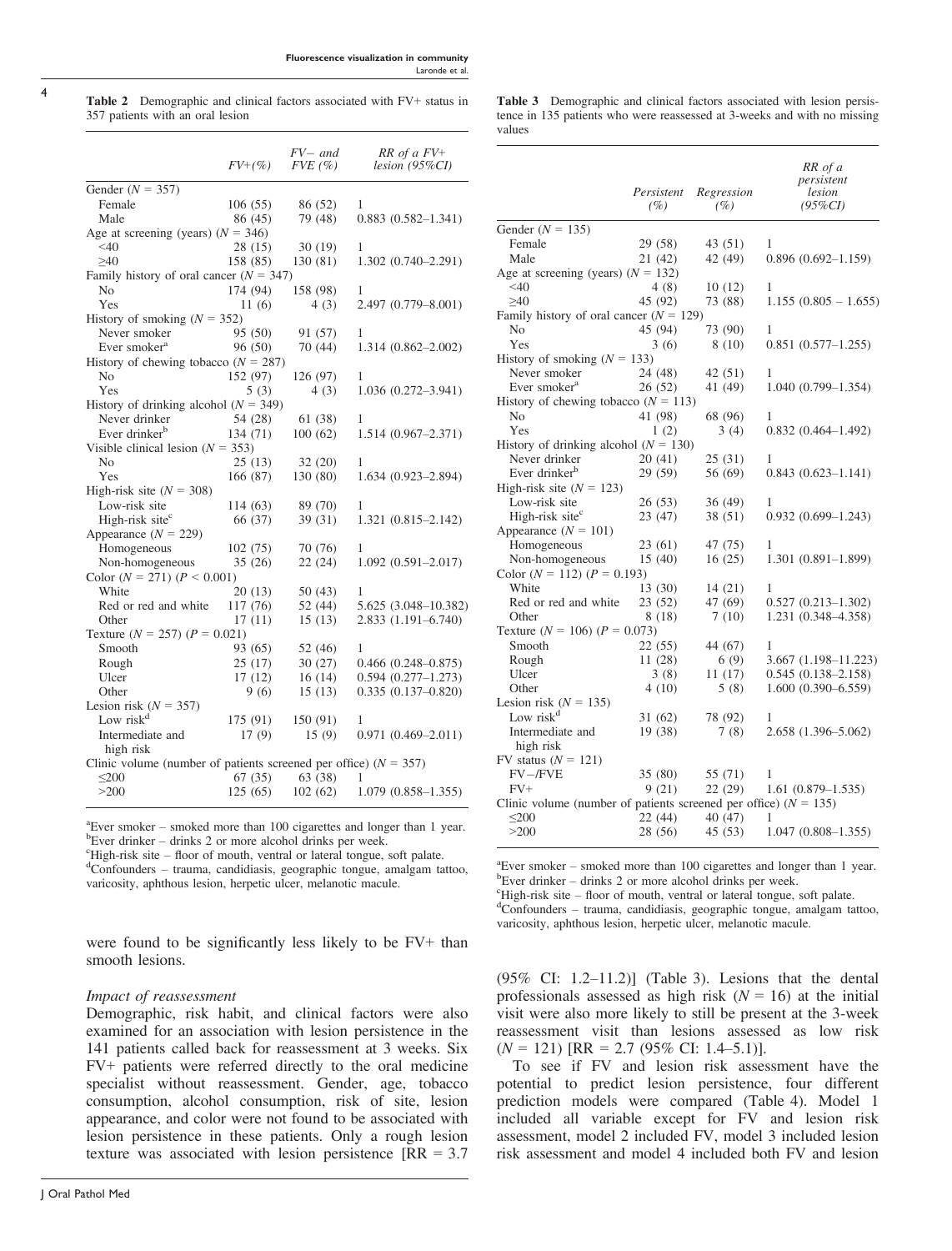#### Table 4 Persistence modelling<sup>a,b</sup>

|                          | Model 1                  | Model 2              | Model 3                  | Model 4              |
|--------------------------|--------------------------|----------------------|--------------------------|----------------------|
| $FV+$                    | $\overline{\phantom{a}}$ | 3.407 (0.749–15.507) | $\overline{\phantom{a}}$ | 2.771 (0.580–13.237) |
| Lesion risk (IR and HR)  | $\overline{\phantom{a}}$ |                      | 7.560 (1.688–33.861)     | 8.208 (1.592–42.354) |
| $-2$ Log likelihood (df) | 104.289(11)              | 90.484 (12)          | 96.486 (12)              | 83.488 (13)          |
| AIC                      | 115.289                  | 102.484              | 108.486                  | 96.488               |

AIC, Akaike Information Criteria.

<sup>a</sup>All models included gender, age at diagnosis, history of smoking, history of drinking alcohol, lesion appearance, color and texture.

<sup>b</sup>Model 1 included all variables except for FV and lesion risk assessment, model 2 included FV, model 3 included lesion risk assessment, and model 4 included both FV and lesion risk assessment.

|  | Table 5 Persistence modelling results when using only the final 75% of patients in each clinic <sup>a,b</sup> |  |  |  |  |  |  |  |  |  |  |  |  |  |
|--|---------------------------------------------------------------------------------------------------------------|--|--|--|--|--|--|--|--|--|--|--|--|--|
|--|---------------------------------------------------------------------------------------------------------------|--|--|--|--|--|--|--|--|--|--|--|--|--|

|                          | Model 1     | Model 2                | Model 3                  | Model 4                      |
|--------------------------|-------------|------------------------|--------------------------|------------------------------|
| $FV+$                    | -           | 38.370 (1.474–999.136) | $\overline{\phantom{a}}$ | 200.544 (1.220-32970.378)    |
| Lesion risk (IR and HR)  |             |                        | 36.834 (2.576–526.717)   | 1166.582 (1.765-(770871.390) |
| $-2$ Log likelihood (df) | 44.900 (11) | 38.310 (12)            | 41.429 (12)              | 24.657 (13)                  |
| AIC                      | 55.900      | 50.310                 | 53.429                   | 37.657                       |

AIC, Akaike Information Criteria.

<sup>a</sup>All models included gender, age at diagnosis, history of smoking, history of drinking alcohol, lesion appearance, color, and texture.

<sup>b</sup>Model 1 included all variables except for FV and lesion risk assessment, model 2 included FV, model 3 included lesion risk assessment, and model 4 included both FV and lesion risk assessment.

risk assessment. The 4 models were fitted with logistic regression, and the relative risk was checked; this did not change substantively across the different models. For each model, 2Loglikelihood was reported and the AIC was generated. All three models (2, 3, and 4) are an improvement over model 1. There were significant differences between models 1 and 2, models 1 and 3, and models 1 and 4. The use of FV and assessing lesion risk are added to the model, both alone and together, increased the prediction of lesion persistence. Of the models 2, 3, and 4, model 4 has the lowest AIC and hence better predicts lesion persistence.

Of the five lesions that were biopsied, all were persistent lesions, including two low-grade dysplasias. Only the melanotic macule was found to be  $FV -$  at reassessment; hence, the brown color of these lesions can be a confounding factor.

#### Experience of clinician training effect

To assess if the results changed after the clinician became more experienced using the autofluorescence imaging device, the first 25% of all patients screened were considered a training set and removed from the total patients screened. The analyses were then repeated. Smoking and alcohol consumption were still significantly associated with the presence of a lesion; however, patient's age and dental practice clinic volume were no longer significant. FV+ status was associated with alcohol consumption and lesion color (red, or red and white), while a rough texture was still associated with a  $FV -$  status. Both a rough texture and an intermediate- or high-risk lesion assessment were associated with the lesion persisting at the 3-week reassessment appointment. The results of the modelling remained the same (Table 5).

# **Discussion**

In this study, we began the process of evaluating new technology in community dental practices, to ensure that such a technology transfer would be integrated into the conventional oral examination. Practitioners were introduced to FV during the workshop and supplied with a device for use in their practice. They were instructed to conduct an FV examination at the completion of each conventional white light exam and to record observations made. As this was the first study to introduce FV technology into a community screening framework, our questions mainly focused on whether positive FV results were associated with persisting lesions identified through a step-by-step procedure as described in the oral cancer screening guidelines (9). With training and experience, we hypothesized that this device would add support to the reassessment and referral decisionmaking of community dental professionals.

The appearance of FV relies on three principles, the scattering of light as it interacts with tissue, the reflection of light from the tissue surface, and the absorption of the light by the tissue components and re-emission as fluorescing light. How the light is absorbed, reflected, or scattered depends on the biochemical composition of the tissue (14). Variation in light scattering may differ between individuals and by site (for example, the thicker epithelium of the buccal mucosa may reduce the back scattering of light as compared to the non-keratinized epithelium of the floor of the mouth) (12,15). Fluorophores are components of the tissue which absorb light at particular wavelengths and re-emit the light at longer wavelengths. They quickly become unstable and release the energy in the form of fluorescence, which is very sensitive to cellular and tissue changes. Three fluorophores that react to the wavelength of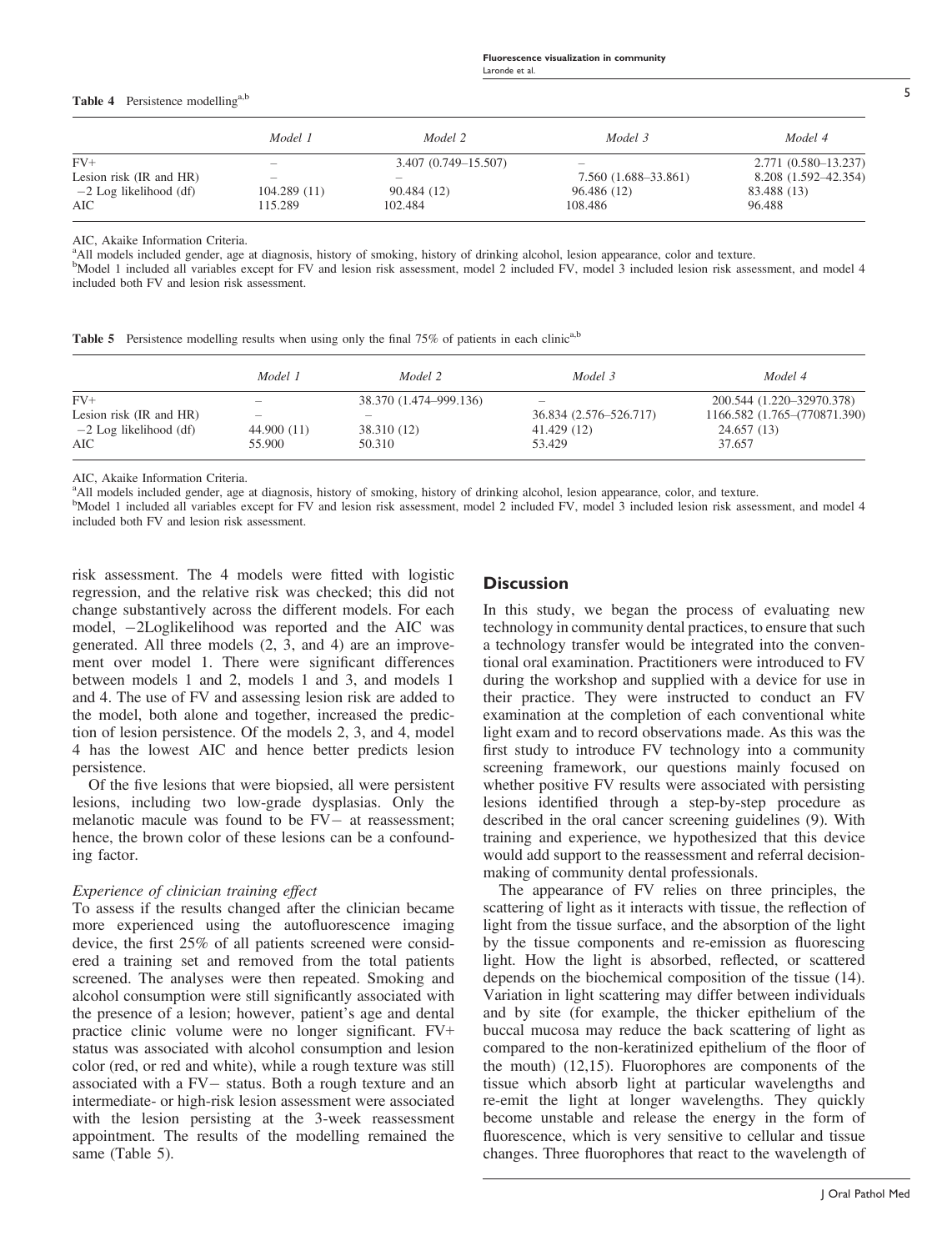light used with the FV autofluorescence imaging device are collagen and elastin found in the connective tissue and flavin adenine dinucleotide (FAD), a coenzyme involved with cellular metabolism (16). During carcinogenesis, the fluorescence intensity of collagen, elastin, and FAD decreases (16).

6

Hemoglobin absorbs light and is more abundant during carcinogenesis as a result of increased microvascularization. However, hemoglobin also increases as a result of trauma or inflammation and is the main confounding factor, along with pigmented tissue, for FV (15, 17). Table 6 summarizes the tissue and cellular alterations that influence FV during carcinogenesis.

Previous studies with FV have been carried out in highrisk clinics. In a proof-of-concept study, FV was compared to histology. FV was able to distinguish high-grade dysplasia and squamous cell carcinoma (SCC) from normal tissue with a sensitivity of 98% and a specificity of 100% (1). High sensitivity in the detection of SCC has also been found by others, ranging from 84 to 100% (18, 19). The sensitivity in the detection of dysplasia is much lower, particularly in discriminating between benign and premalignant or malignant lesions (18, 19). A high rate of false positives has also been reported; however, all data were collected at an initial visit. There was no follow-up visit to reduce the number of false positives that may have healed within a 3-week period, and FV+ lesions were not followed longitudinally to see if there was progression. Hence, if FV reflects tissue alterations associated with progression, lowgrade dysplasias that are  $FV -$  may not be at risk for progression (20).

In one study, FV was compared to white light examination by a nurse in patients with a history of head and neck cancer; a head and neck surgeon reviewed any abnormalities. No advantage was found for FV over a conventional white light examination. Autofluorescence identified the true positives; however, it had an increased number of false positives as compared to a white light examination. Approximately 25% of the lesions were not found in the oral cavity or oropharynx and hence may be difficult to visualize directly. It is unknown whether known confounders were excluded. Without follow-up, some of these lesions may be attributable to trauma or other temporary conditions and were not given an opportunity to heal (21).

The value of experience using the FV autofluorescence imaging device along with reassessing patients was shown in our study. The strength of the models were increased when the training set was excluded and only the final 75% of screenings were analyzed from each clinic.

Table 6 Tissue and cellular alterations that influence FV during carcinogenesis (23)

While the use of FV has not, to date, validated itself within the general dental practice setting, it may increase the desire of oral health professionals to perform oral screening examinations and follow-up of patients with suspicious lesions.

There are several limitations of this study. Firstly, FV data were missing for the reassessment appointment. Clinicians may not have used FV at the reassessment appointment if the clinical lesion had resolved. Secondly, we were not able to biopsy all lesions for a definitive diagnosis due to ethical considerations. Thirdly, a clinical examination is subjective and varies with the experience of the clinician.

One of the most difficult decisions a clinician may face is when to refer a lesion for further investigation and biopsy. Recent evidence suggests high rates of clinical misdiagnosis by general oral health practitioners (22). For those clinicians in general practice without the experience and expertise of a specialist, an imaging device to aid in the decision to refer would be very helpful. At the community level, the critical decision is not whether or not the lesion is cancer but whether or not the lesion should be referred for further investigation. Reassessment at a 3-week follow-up appointment is critical to improving the specificity of the FV autofluorescence imaging device.

# References

- 1. Lane PM, Gilhuly T, Whitehead P, et al. Simple device for the direct visualization of oral-cavity tissue fluorescence. J Biomed Opt 2006; 11: 024006.
- 2. Poh CF, Ng SP, Williams PM, et al. Direct fluorescence visualization of clinically occult high-risk oral premalignant disease using a simple hand-held device. Head Neck 2007; 29: 71–6.
- 3. Poh CF, MacAulay CE, Zhang L, Rosin MP. Tracing the "at-risk" oral mucosa field with autofluorescence: steps toward clinical impact. Cancer Prev Res (Phila) 2009; 2: 401–4.
- 4. Lane P, Poh CF, Durham JS, et al. Fluorescence-guided surgical resection of oral cancer reduces recurrence. ProcSPIE. Photonic Ther Diagn 2011; VII: 78832X.
- 5. Pavlova I, Williams M, El-Naggar A, Richards-Kortum R, Gillenwater A. Understanding the biological basis of autofluorescence imaging for oral cancer detection: high-resolution fluorescence microscopy in viable tissue. Clin Cancer Res 2008; 14: 2396–404.
- 6. Pierce MC, Javier DJ, Richards-Kortum R. Optical contrast agents and imaging systems for detection and diagnosis of cancer. Int J Cancer 2008; 123: 1979–90.
- 7. Bedard N, Pierce M, El-Nagger A, Anandasabapathy S, Gillenwater A, Richards-Kortum R. Emerging roles for multimodal optical imaging in early cancer detection: a global challenge. Technol Cancer Res Treat 2010; 9: 211–7.
- 8. Rahman MS, Ingole N, Roblyer D, et al. Evaluation of a lowcost, portable imaging system for early detection of oral cancer. Head Neck Oncol 2010; 2: 10.
- 9. Early Detection of Oral Cancer Working Group. Guideline for the Early Detection of Oral Cancer in British Columbia 2008. J Can Dent Assoc 2008; 74: 245–52.
- 10. Yellowitz JA, Horowitz AM, Drury TF, Goodman HS. Survey of US dentists' knowledge and opinions about oral pharyngeal cancer. J Am Dent Assoc 2000; 131: 653-61.

Increased breakdown of collagen cross-links and the basement membrane by MMPs, including collagenase, causing less collagen fluorescence Increased nuclear scattering due to changes to the cell nuclei resulting in less back scatter

Increased metabolism alters FAD and hence less fluorescence intensity Increased microvascularity leads to more absorption by hemoglobin Increased thickening of the epithelium leads to less reflectance and back scatter